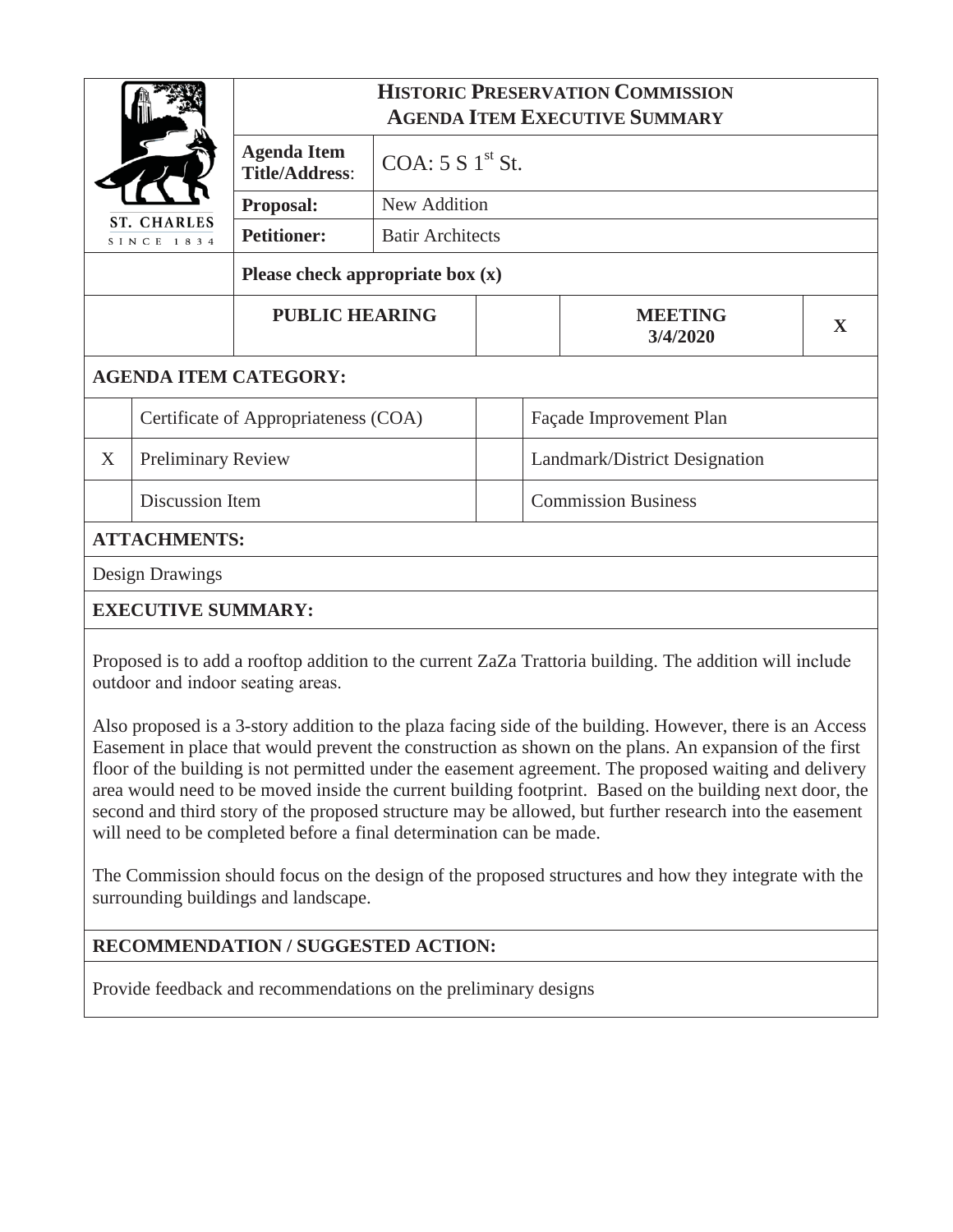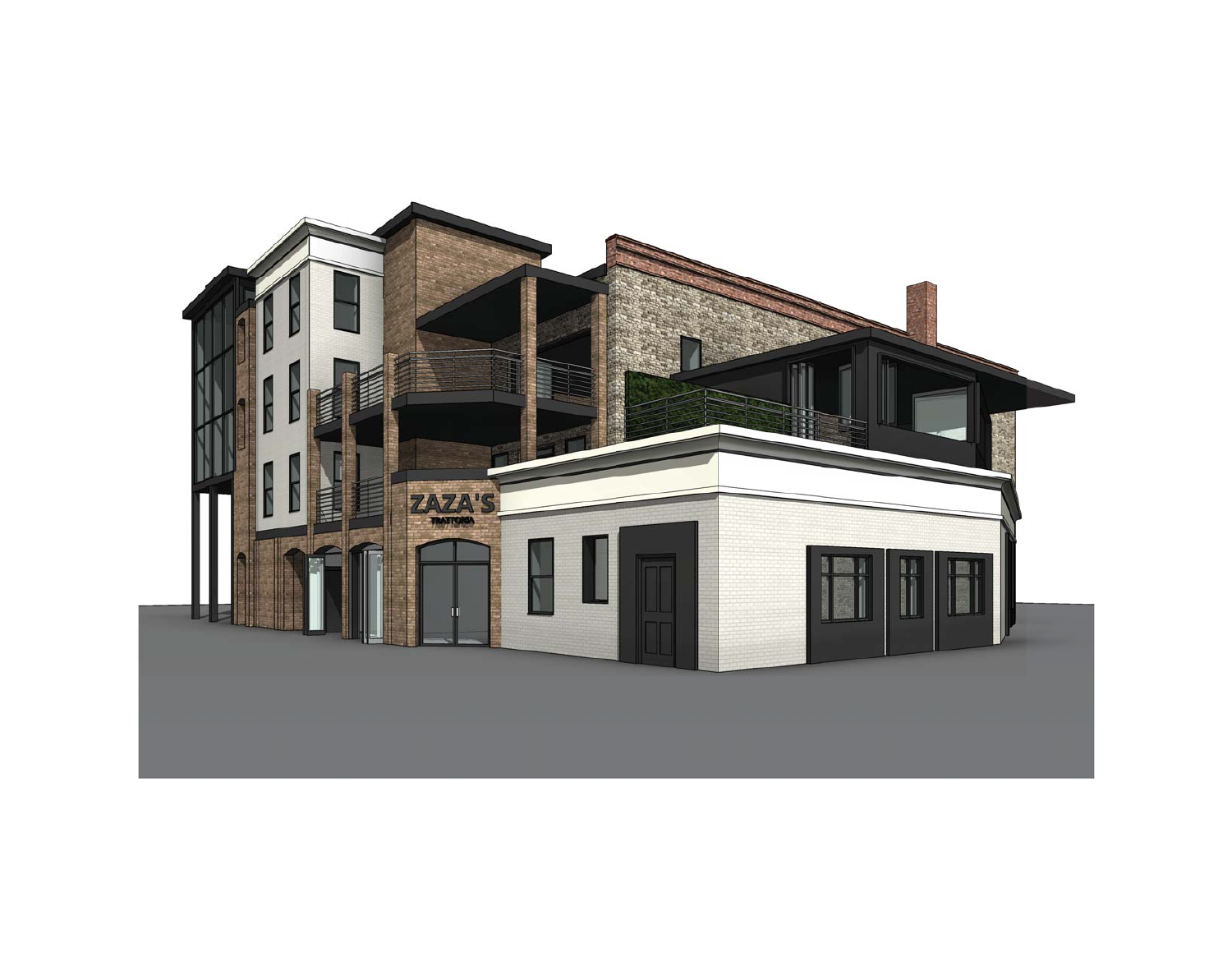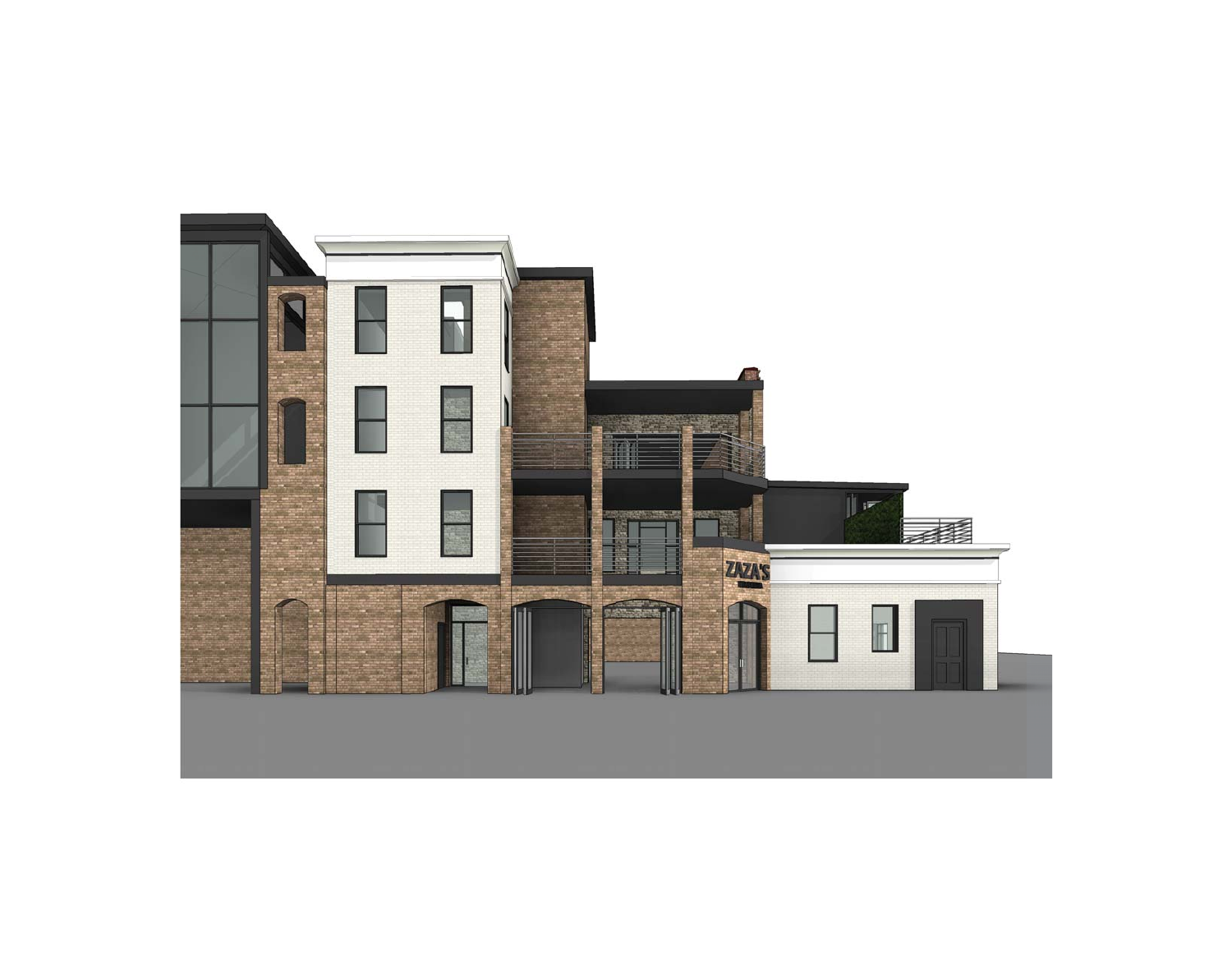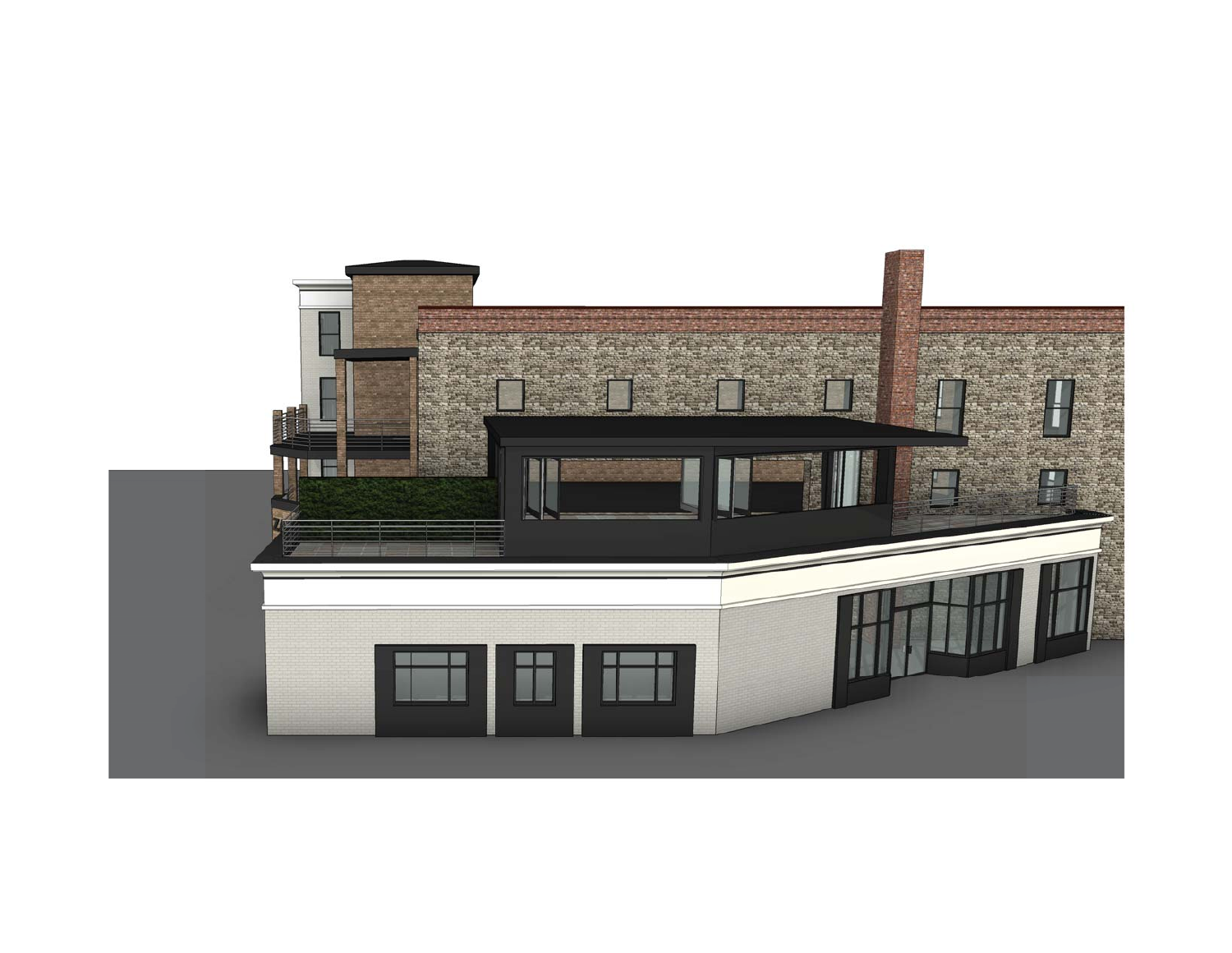

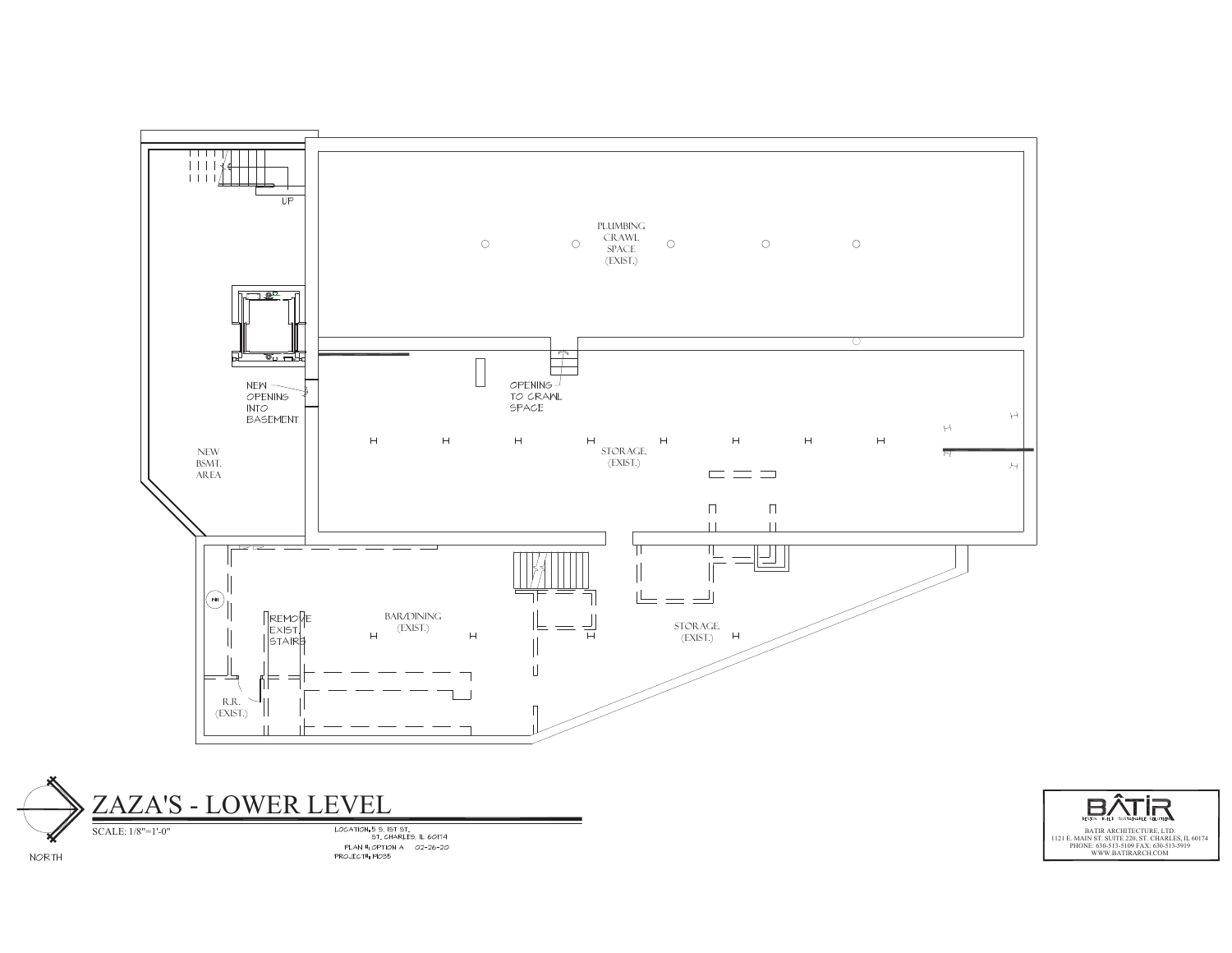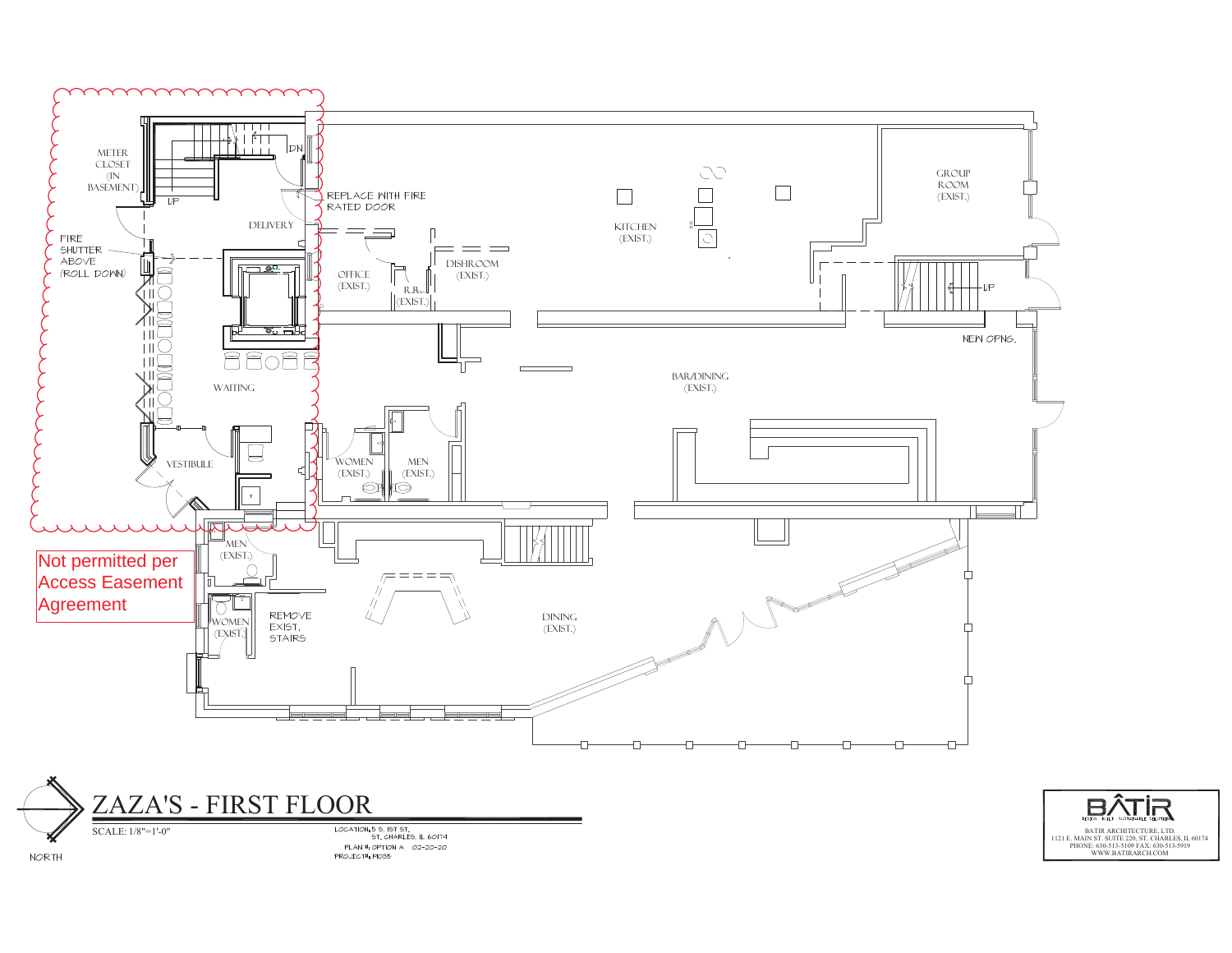





**NORTH**